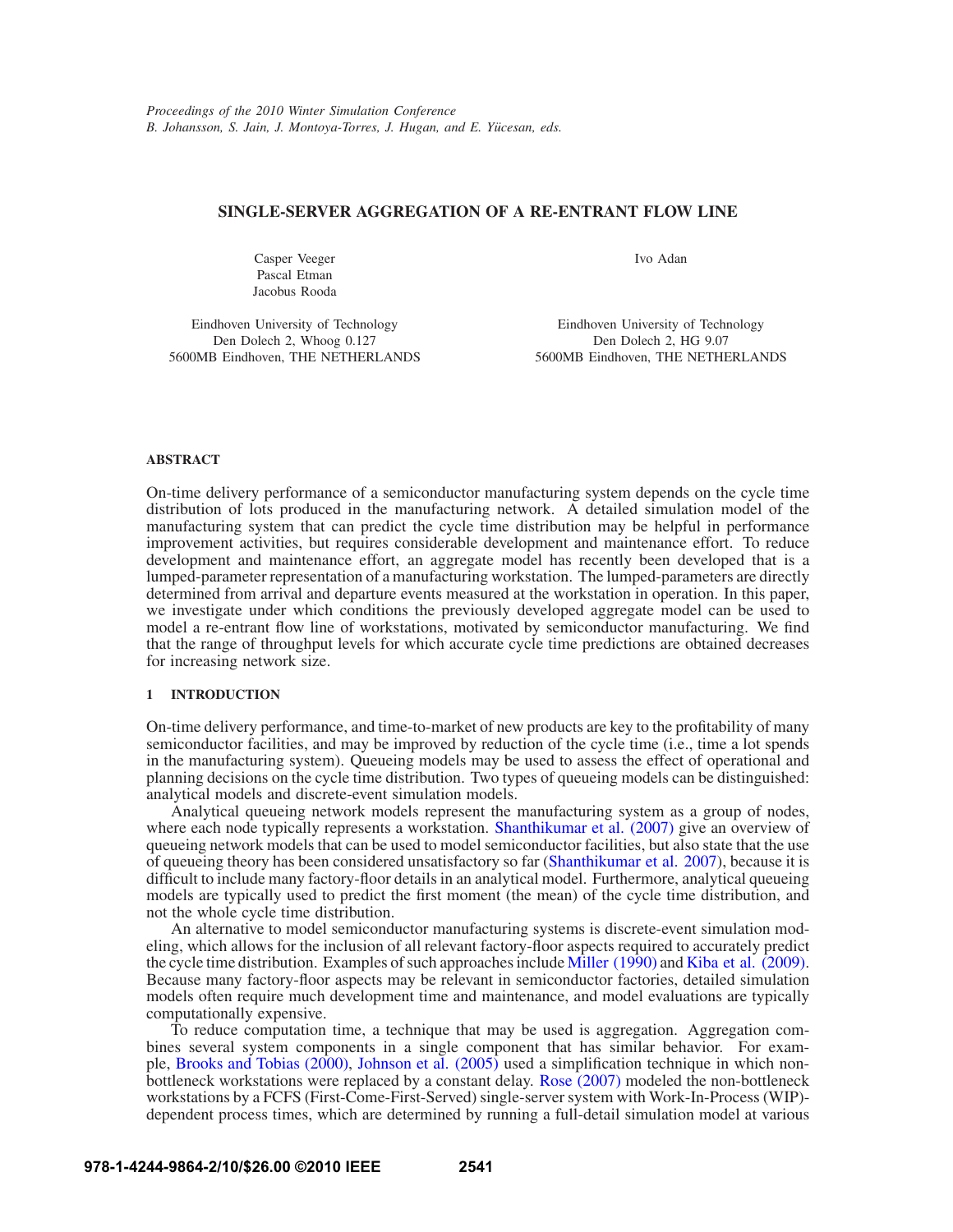*Veeger, Etman, Adan, and Rooda*



Figure 1: Modeling a manufacturing network by a single-server aggregate model

utilization levels. Rose (2007) used this aggregate model for the prediction of the cycle time distribution.

The aforementioned model abstractions require that a model of the system is available beforehand to determine the model parameters of the abstract model. In this paper, we investigate using the single server EPT-based aggregate model presented in Veeger et al. (2009a), for which the model parameters can be obtained directly from arrival and departure events measured at the manufacturing system in operation. No (detailed) simulation or analytical model of the network is needed beforehand to construct the aggregate model.

The EPT-based aggregate model developed in Veeger et al. (2009a) is a single-server representation of a manufacturing workstation with a generally distributed WIP-dependent process time distribution, which is referred to as the EPT distribution. Lots that arrive at the aggregate model have a probability to overtake one or more lots already in the system, according to a lot overtaking probability distribution. From lot arrival and departure events, we calculate the EPT realizations and the amount of overtaken lots for each lot processed at the system being modeled, which is used to estimate the EPT and overtaking distribution. The EPT-based aggregate model is tested for various workstation configurations in Veeger et al. (2009a), but not for networks of workstations.

In this paper, we investigate under which conditions the EPT-based aggregate model presented in Veeger et al. (2009a) is able to accurately predict cycle time distributions for a simulation case of a re-entrant flow line, motivated by semiconductor manufacturing. We model the entire flow line by a single-server aggregate model of the type presented in Veeger et al. (2009a). We estimate the EPT and overtaking distribution of the single server from arrival times of lots at the network, and departure times of lots from the network. Two scenarios of the flow line are investigated.

# **2 MODEL CONCEPT**

This section describes the EPT-based aggregate modeling method developed by Veeger et al. (2009a) that we use to model the flow line. Figure 1 visualizes the aggregate modeling approach. The figure depicts the re-entrant flow line under consideration. The re-entrant flow line has *l* workstations that each consist of an infinite-capacity queue and *m* identical parallel servers. Each lot is processed *r* times by the flow line, after which it leaves the system.

### **2.1 Aggregate Model Concept**

The single-server aggregate model representation of the re-entrant flow line is depicted at the bottom of Figure 1. This aggregate model is the aggregate model as presented in Veeger et al. (2009a). That is, the aggregate model consists of an infinite queue, and a timer. Lots arrive in the queue of the aggregate model according to some arrival process, as observed at the entrance of the re-entrant flow line. Lot  $i$  is defined as the  $i<sup>th</sup>$  *arriving* lot at the (first buffer of) the network. Because the aggregate model represents the entire network, the queue of the aggregate model contains *all* lots that are currently in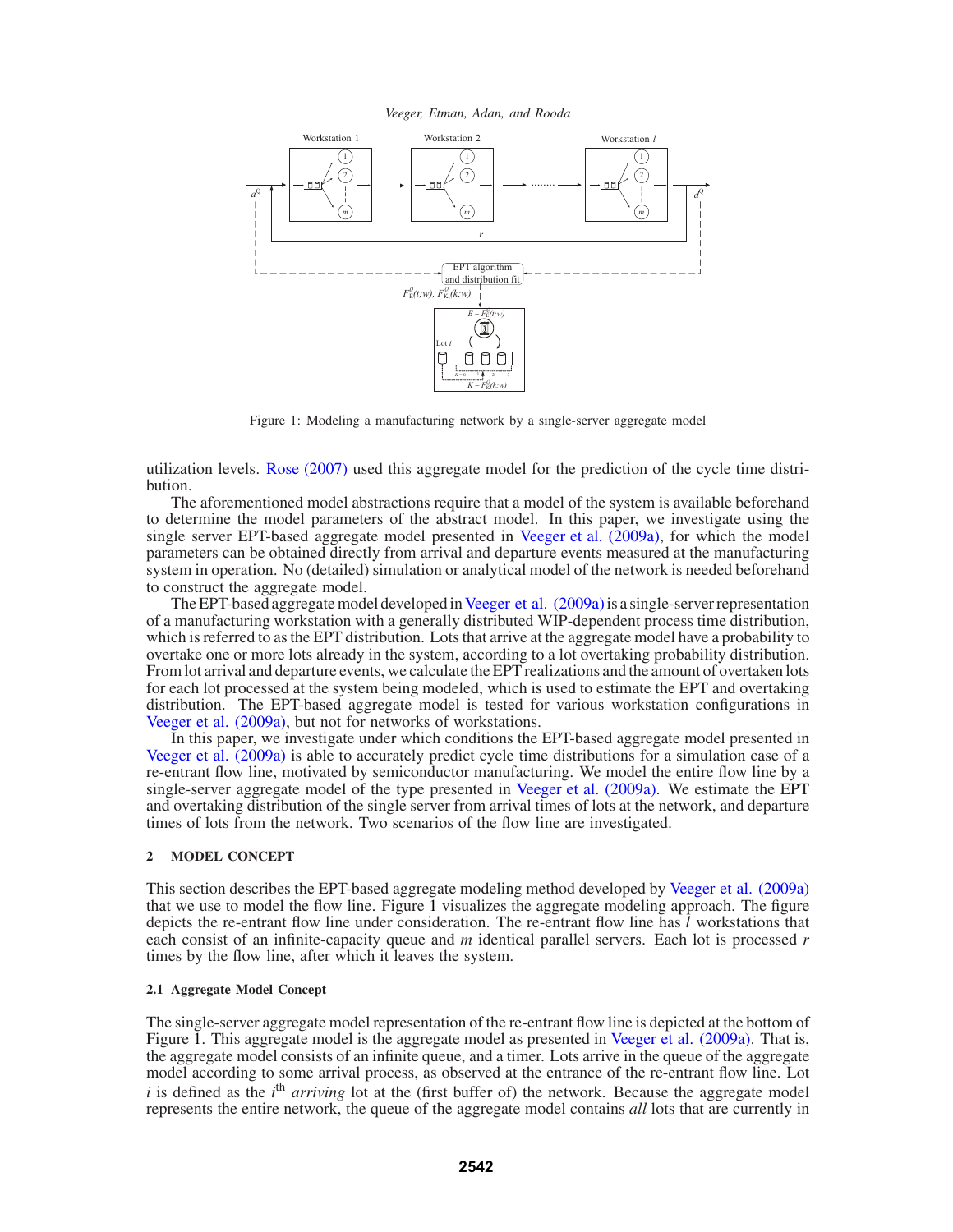the system. Lots stay in this queue during processing. If the aggregate process time has elapsed, the lot that is currently first in the queue leaves the system. Each Lot *i* that arrives in the queue has a probability to overtake *K* other lots that are already in the system. Number of lots to overtake *K* is sampled from overtaking probability distribution  $F_K^{\mathbf{Q}}(k;w)$ , which defines the probability  $P(K \leq k; w)$ that *k* or fewer lots are overtaken in the network *Q*; probability distribution  $F_K^Q(k;w)$  depends on the number of lots *w* in the queue just before Lot *i* arrives (so not including Lot *i* itself). The reason is that the amount of lots that an arriving lot can overtake depends on the number of lots already in the system.

The timer determines when the next lot leaves the queue. The timer starts when i) a lot arrives while no lots are present in the queue, or ii) a lot departs while leaving one or more lots behind. When the timer starts, a time period *E* is sampled from probability distribution  $F_{\rm E}^{\rm Q}(t;w)$ , which defines the probability  $P(E \le t; w)$  that *E* is less than or equal to *t* in network *Q*. The probability distribution  $F_{\rm E}^{\rm Q}(t;w)$  depends on the number of lots *w* in the system just after the timer start. So in case of an arrival (case i)), *w* includes the arrived lot. In case of a lot departure (case ii)), *w* does not include the departed lot. Time period E is referred to as the Effective Process Time (EPT), and  $F_{E}^{Q}(t; w)$  as the EPT distribution. When the EPT is finished, the lot that is presently first in the queue leaves the system.

The EPT is obviously not the processing time in the queueing network being modeled, but instead relates to the interdeparture times of lots from the network. The interdeparture time depends on the Work-In-Process (WIP) in the system: the more WIP in the system, the shorter the interdeparture time will typically be.

# **2.2 Measuring the EPT and Overtaking Distributions**

The input of the aggregate model consists of EPT distribution  $F_{\rm E}^{\rm Q}(t;w)$  and overtaking distribution  $F_K^{\mathcal{Q}}(k;w)$ . We estimate  $F_E^{\mathcal{Q}}(t;w)$  and  $F_K^{\mathcal{Q}}(k;w)$  from measured arrival events  $a^{\mathcal{Q}}$  at the network *Q* and departure events  $d^Q$  from the network  $Q$ , as illustrated in Figure 1. Arrival and departure events consists of the time the event occurred, and the arrival number *i* of the lot that arrives or departs. We measure  $a^{Q}$  and  $d^{Q}$  of a number of lots processed by the network, while it is operating at a certain throughput ratio  $\delta/\delta_{\rm max}$ , with  $\delta$  the actual throughput, and  $\delta_{\rm max}$  the maximum obtainable throughput of the network. We refer to this throughput ratio as the training level. Restricting ourselves to measuring at a single training level reflects the situation in a real factory, where the network is also operating at a certain throughput ratio during the measurement period. From arrivals  $a^{Q}$  and departures  $d^{Q}$ , we calculate EPT realizations and overtaking realizations using the algorithm given in Appendix A. An example of the calculation of EPTs and overtaking realizations can be found in Veeger et al. (2009a).

The EPT realizations calculated by the algorithm are grouped according to the number of lots *w* in the system upon the EPT start. For each WIP-level *w* for which EPT-realizations are obtained, a distribution is estimated, which is used for the EPT distribution  $F_{\rm E}^{\rm Q}(t;w)$  in the aggregate model.<br>For the various experiments presented in this paper, we assume that the EPT distributions for each WIP-level are gamma distributed, with mean EPT  $t_{e,w}^Q$  and coefficient of variability  $c_{e,w}^Q$ . In this notation, 'e' is a short-hand notation for EPT, *w* denotes the WIP level, and *Q* denotes the system modeled by the single-server aggregation (the network *Q* in this case). Overtaking realizations are also grouped, but now according to the number of lots in the system *w* upon arrival. For each WIP-level, we use the measured overtaking distribution directly for  $F_K^Q(k;w)$  in the aggregate model.

The aggregate model with estimated distributions  $F_{\rm E}^{\rm Q}(t;w)$  and  $F_{\rm K}^{\rm Q}(k;w)$  is used to predict the mean and distribution of the cycle time of the network *Q* for throughput levels other than the training level.

### **2.3 Curve Fitting**

The accuracy of the cycle time predictions by the aggregate model depends on whether EPT-distribution parameters  $t_{e,w}^Q$  and  $c_{e,w}^Q$ , and overtaking distribution  $F_K^Q(k;w)$  can be accurately estimated for the various WIP-levels. In a network, we may not be able to accurately obtain these estimates for certain WIP levels from the measured arrivals and departures, because these WIP levels were rare, or did not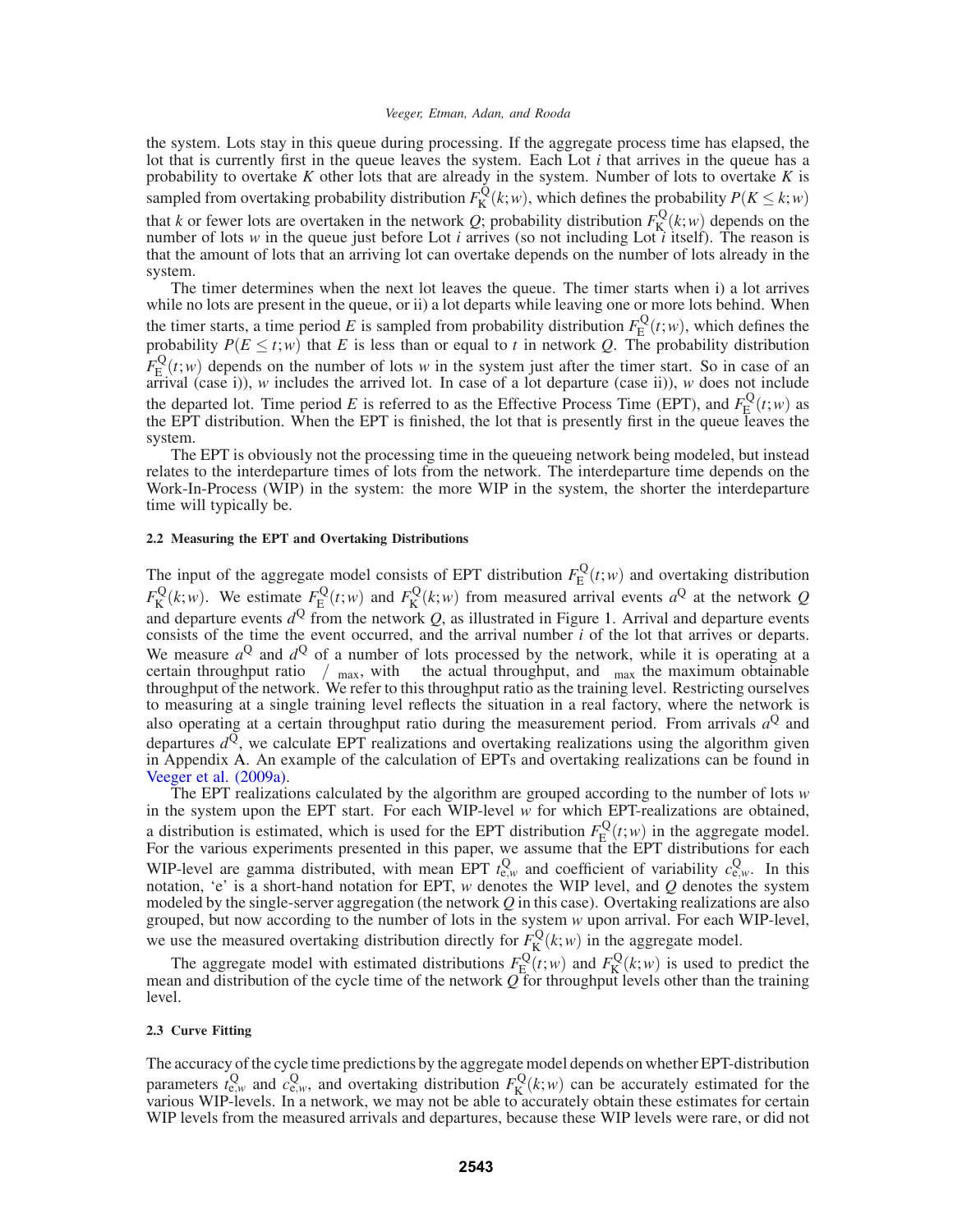occur at all during the data collection period. During the data collection period, the WIP in the network will fluctuate in a range around an average WIP level that one expects for the average throughput during the collection period. Given the limited number of arrivals and departures measured in the data collection period, it is unlikely that high or low WIP levels are observed compared to the average WIP level, in particular for increasing network size. Consequently,  $t_{e,w}^Q$ ,  $c_{e,w}^Q$ , and  $F_K^Q(k;w)$  cannot be accurately estimated for these WIP levels.

A curve-fitting procedure is used to deal with the limited number of EPT realizations obtained in the data collection period. Closed-form expressions  $\hat{i}_{e}^{Q}(w)$  and  $\hat{c}_{e}^{Q}(w)$  are fitted to the measured  $\hat{i}_{e,w}^{Q}(w)$ and  $c_{e,w}^Q$  values. Expressions  $f_e^Q(w)$  and  $\hat{c}_e^Q(w)$  are also used to estimate the mean and coefficient of variation of the EPT for WIP levels for which no  $t_{e,w}^Q$  and  $c_{e,w}^Q$  estimates have been measured. This may be viewed as extrapolation.

The expressions used for the curve fitting should be able to represent the observed functional behavior of  $t_{e,w}^Q$  and  $c_{e,w}^Q$ . In the experiments performed in this paper, we typically observe that  $t_{e,w}^Q$  decreases for increasing w, and approaches a horizontal asymptote for  $w \to \infty$ . This is because for  $w > 1$ , the mean EPT may be interpreted as the mean interdeparture time from the network. For increasing *w*, more servers in the network have lots to process which results in a lower mean interdeparture time. Intuitively, we would expect that for increasing *w* the mean EPT approaches a minimum mean interdeparture time that corresponds to the maximum capacity of the system. We refer to this minimum interdeparture time as the expected horizontal asymptote, which is given by  $1/\delta_{\text{max}}$ . Similarly, we observe from the experiments performed in this paper that  $c_{e,w}^Q$  approaches a horizontal asymptote for  $w \rightarrow \infty$ ; for  $w > 1$ ,  $c_{e,w}^Q$  can be interpreted as the coefficient of variation of the interdeparture time.

In the simulation experiments presented in the subsequent sections, the following reciprocal function is used for the curve fitting of  $t_{e,w}^{\text{Q}}$ .

$$
\hat{t}_{e}^{Q}(w) = \theta + \frac{\eta}{w^{\lambda}}
$$
 (1)

In this equation,  $\theta$  represents the value of  $\hat{i}_{e}^{Q}(w)$  at  $w = \infty$ ;  $\theta + \eta$  represents the value of  $\hat{i}_{e}^{Q}(w)$  at  $w = 1$ . With  $\eta > 0$ , the curve is decreasing for increasing *w* and approaches a horizontal asymptote at  $\theta$  for  $w \to \infty$ . Variable  $\lambda$  determines the gradient of the curve. Variables  $\theta$ ,  $\eta$ , and  $\lambda$  are estimated using a weighted least-squares fitting procedure:  $t_{e,w}^Q$  is weighted according the  $\sqrt{n_w}$ , which is the number of measured EPT realizations that started with WIP level *w*. In the curve fitting procedure, we use a lower bound of 0 for  $\theta$ ,  $\eta$ , and  $\lambda$ . For  $\eta$ , we use an upper bound equal to the sum of the mean processing times encountered by a lot processed by the flow line, which equals  $l \cdot r \cdot t_0$ . For  $\theta$ and  $\lambda$ , we do not use an upper bound.

A similar expression and curve fit procedure is used for  $c_{e,w}^Q$ . In the simulation experiments,  $c_{e,w}^Q$  is generally found to be either increasing or decreasing for increasing w, which gives  $\eta < 0$  or  $\eta > 0$ respectively. The reciprocal function (1) is the simplest function that we have found so far that is able to model the functional behavior of  $t_{e,w}^Q$  and  $c_{e,w}^Q$  reasonably well. The exponential function proposed in Veeger et al. (2009a) does not appear to be suitable in the context of flow lines.

The measured distribution  $F_K^Q(k; w)$  is directly used in the aggregate model, without a curve-<br>fitting procedure. For WIP levels lower than the lowest WIP level for which we measured overtaking realizations, we assume that no overtaking occurs. For WIP levels higher than the highest WIP level for which we measured overtaking realizations, we assume that the overtaking probabilities are the same as for the highest measured WIP-level.

# **3 CASE DESCRIPTION**

The re-entrant flow line shown in Figure 1 is used in the simulation study. Lots arrive at the network according to a Poisson process with mean interarrival time *t*a. The re-entrant flow line consists of *l* identical workstations; each workstation consists of an infinite First-Come-First-Served (FCFS) buffer, and *m* identical parallel machines. The process time of the machines is gamma-distributed, with mean  $t_0$  and coefficient of variation  $c_0$ . The number of times each lot is processed by the flow line is denoted *r*. The simulation case is modeled using the simulation language  $\chi$  (Hofkamp and Rooda 2007). We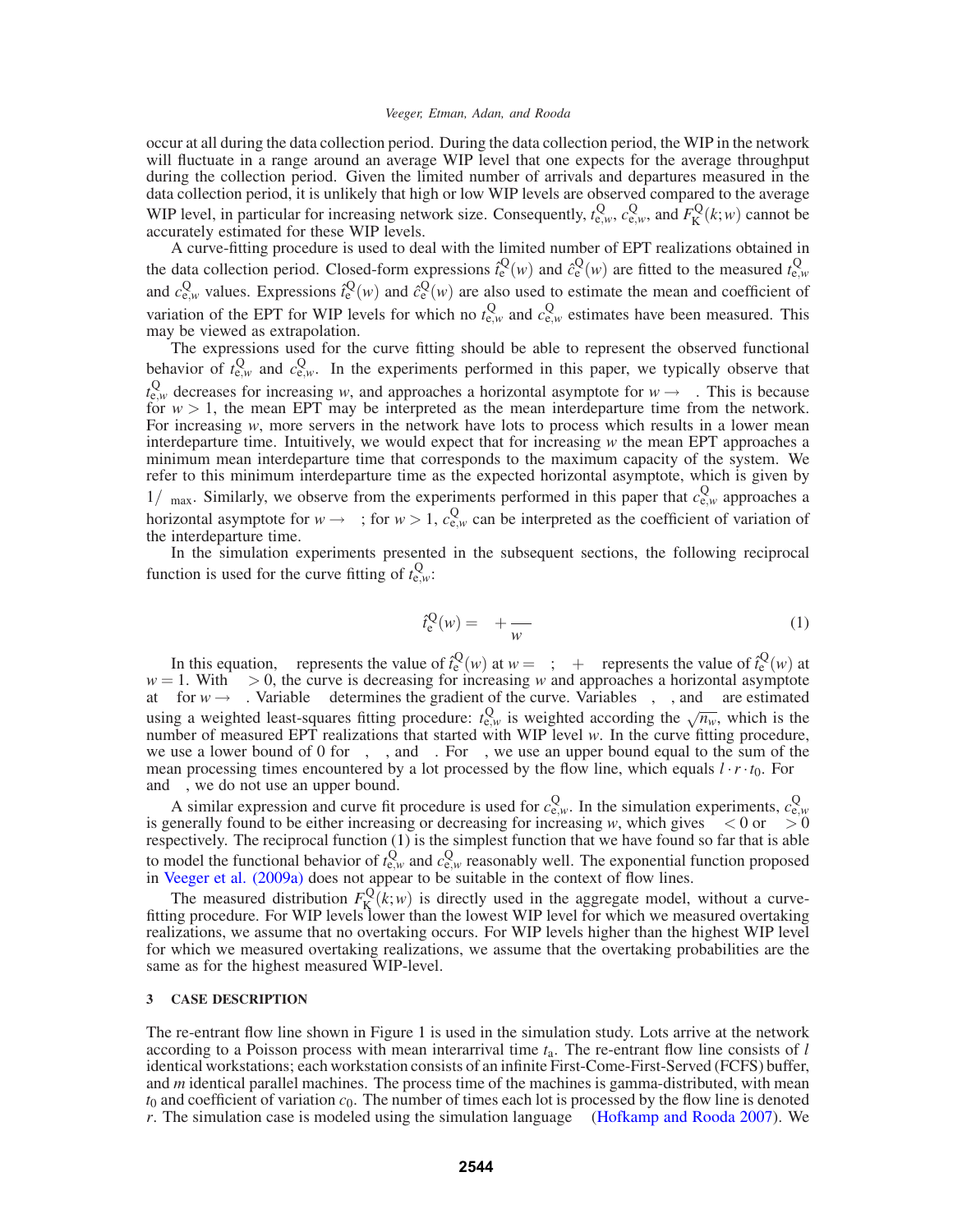refer to this simulation model as the 'detailed simulation model', to distinguish this model from the aggregate model.

To estimate  $F_{\rm E}^{\rm Q}(t;w)$  and  $F_{\rm K}^{\rm Q}(k;w)$ , arrivals at and departures from the network are obtained from the detailed simulation model at a throughput ratio  $\delta/\delta_{\text{max}} = 0.8$ , with  $\delta = 1/t_a$  being the actual throughput of the network and  $\delta_{\text{max}}$  the maximum obtainable throughput of the network. The algorithm in Appendix A is used to calculate EPT realizations and overtaking realizations, which are assigned to WIP-levels as explained in Section 2. We discard the first  $3 \cdot 10^4$  EPT and overtaking realizations to account for the warm-up period. For each WIP-level *w*,  $F_{\rm E}^{\rm Q}(t;w)$  and  $F_{\rm K}^{\rm Q}(k;w)$  are estimated as explained in Section 2.

We test the aggregate model on two scenarios of the flow line. In Scenario I, the effect of the number of workstations *l* (the length of the line) on the prediction accuracy is investigated, which is studied for low, medium, and high variability of the process time distribution at the machines. In Scenario II, the effect of re-entrance is investigated.

To assess the accuracy of the cycle time predictions, we compare the cycle time distributions predicted by the aggregate model to the cycle time distributions obtained by the detailed simulation model of the network. The simulation model of the network is used to obtain the real cycle time distributions. For each scenario, we perform 10 simulation replications of  $10<sup>5</sup>$  processed lots. For each replication run, the first  $3 \cdot 10^4$  lots are discarded to account for the warm-up period. The same number of simulation replications, number of processed lots, and warm-up period are used in the simulation runs of the two aggregate models, which are also implemented in the language  $\chi$ .

# **4 SCENARIO I: LENGTH OF THE FLOW LINE**

Scenario I aims to investigate the effect of the number of workstations on the accuracy of the cycle time predictions by the aggregate models. The number of workstations  $l = \{5, 10, 20\}$ , and the coefficient of variability  $c_0 = \{0.5, 1.0, 1.5\}$  are varied. The number of machines per workstations is fixed ( $m = 10$ ) and there is no re-entrance ( $r = 1$ ). The number of measured EPT and overtaking realizations after the warm-up period equals  $10<sup>6</sup>$ . We first present a selection of estimated aggregate model parameters. Next, the mean cycle times and cycle time distributions predicted by the aggregate model are presented and compared with the measured cycle times of the flow line being modeled.

### **Estimated Aggregate Model Parameters**

Figure 2 shows the measured mean EPT  $t_{e,w}^Q$  as a function of WIP level *w* (the black solid curves) and the corresponding fitted curves  $\hat{i}_{e}^{Q}(w)$  (the grey dashed curves). The dashed black lines represent the expected horizontal asymptote, as determined by the maximum throughput. From left to right, the plots consider numbers of workstations  $l = 5$ , 10, and 20, respectively, with constant  $m = 10$  and *r* = 1. Figure 2a considers  $c_0 = 0.5$ , Figure 2b  $c_0 = 1.0$ , and Figure 2c  $c_0 = 1.5$ .

We first discuss the results for the cases with  $c_0 = 1.0$ , shown in Figure 2b. The figure shows that for increasing *l*, the range of WIP levels for which EPT realizations are obtained becomes relatively smaller, and shifts to higher WIP levels. Noise in the  $t_{e,w}^Q$  estimates is clearly present, in particular at the edges of the range. In particular for  $l = 10$  and  $l = 20$ , the reciprocal function (1) seems to be an appropriate function to fit the measured  $t_{e,w}^Q$  estimates in the range for which EPT realizations were obtained. In the aggregate model, the fitted curve is used for all WIP levels, including for WIP levels below and above the range for which EPT realizations were obtained. For increasing  $l$ ,  $t_{e,w}^Q$  estimates have to be estimated by extrapolation of the fitted curve for a larger range of low and high WIP levels compared to the WIP range for which EPT realizations were obtained. As a consequence, for the high WIP levels, the horizontal asymptote predicted by the fitted curve is lower than the expected horizontal asymptote.

For  $c_0 = 0.5$ , Figure 2a shows that the horizontal asymptote predicted by the fitted curve is much lower than the asymptote that one would expect considering the maximum throughput of the system. For  $c_0 = 1.5$ , the predicted horizontal asymptote is very close to the expected one.

For the measured coefficient of variation of the EPT,  $c_{e,w}^Q$  (not shown here), we also observe that for increasing *l*, no estimates are measured for an increasing range of low and high WIP levels, similar to our observation for  $t_{e,w}^{\text{Q}}$ . Consequently, these estimates also rely on the extrapolation of the fitted curve.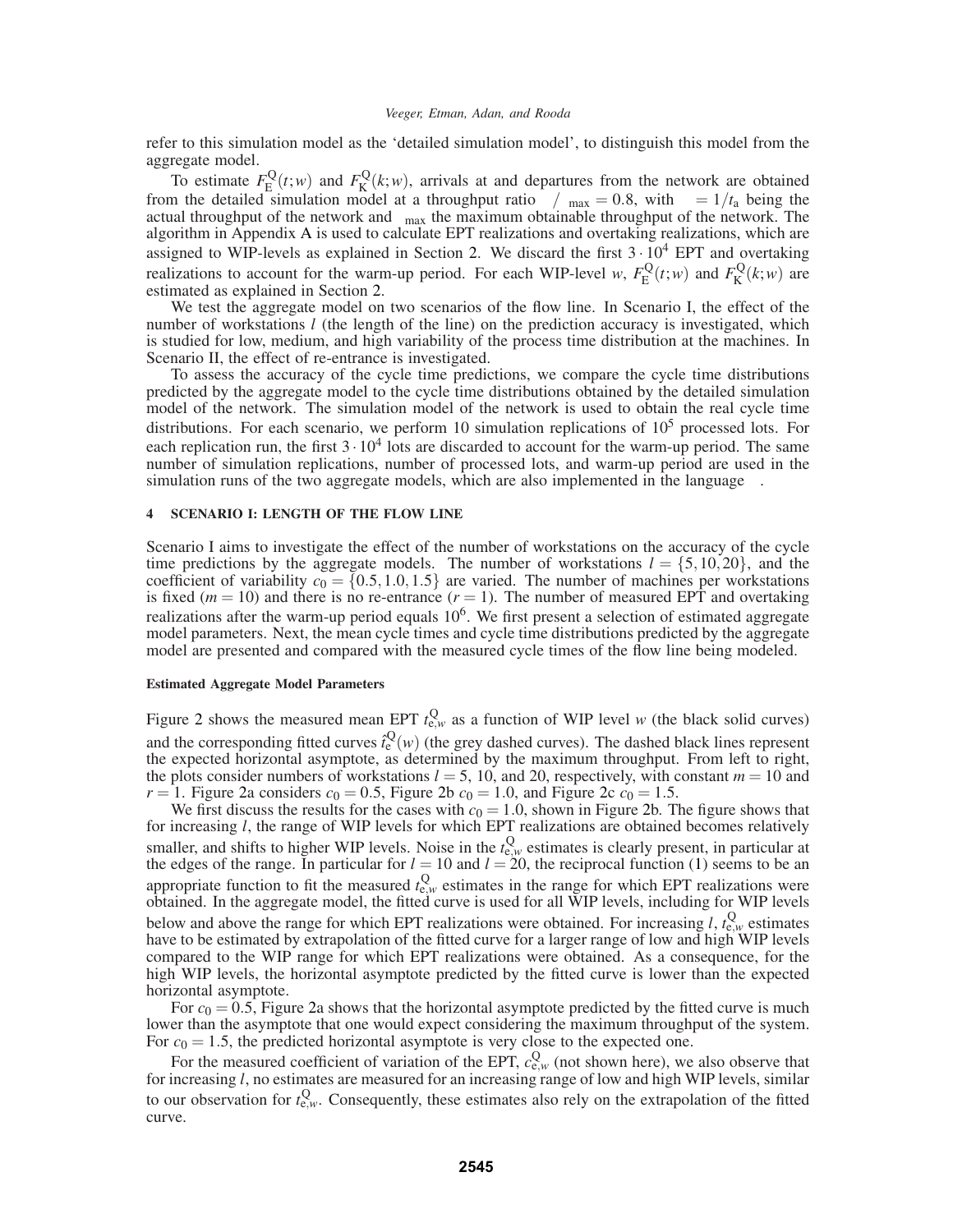



Figure 2: Measured mean EPT  $t_{e,w}^Q$  as a function of WIP level *w*, and the corresponding fitted curves for  $l = \{5, 10, 20\}$ with  $m = 10$ , and  $r = 1$ ; (a) considers  $c_0 = 0.5$ , (b)  $c_0 = 1.0$ , and (c)  $c_0 = 1.5$ .

Examination of the overtaking distribution (not shown here) shows that if *l* increases, the more lots may be overtaken, because there is on average more WIP in the system.

# **Cycle Time Predictions**

Figure 3 shows the mean cycle time  $\bar{\varphi}$  as a function of throughput ratio  $\delta/\delta_{\text{max}}$ , measured at the network considered (the black solid curves), and predicted using the aggregate model (the grey dashed curves). From left to right, the plots show the CT-TH curves for  $l = 5$ , 10, and 20, with constant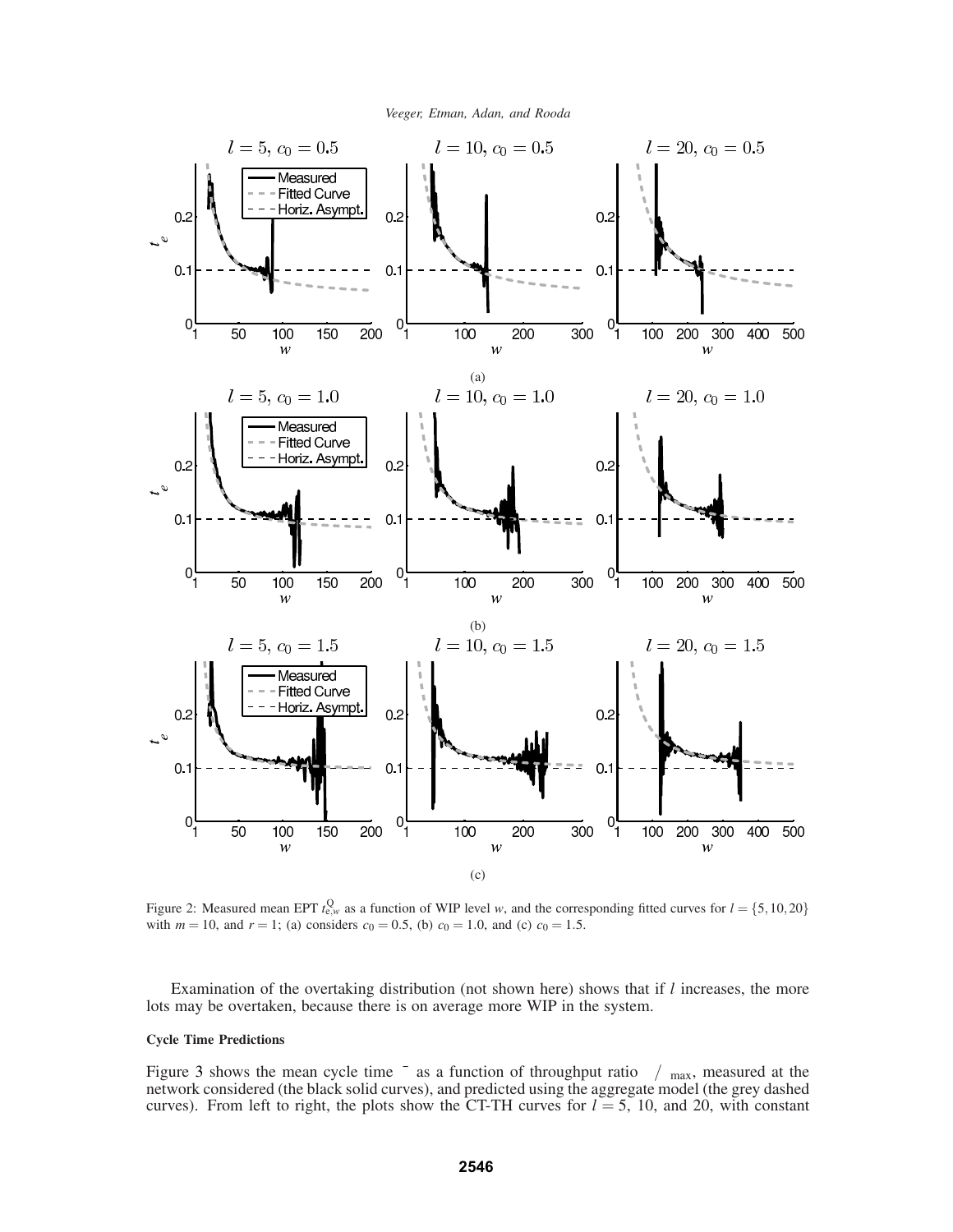$m = 10$ , and  $r = 1$ . Figure 3a considers  $c_0 = 0.5$ , Figure 3b considers  $c_0 = 1.0$ , and Figure 3c considers  $c_0 = 1.5$ .

Figure 3 shows that for  $c_0 = 1.0$ , the throughput region for which accurate mean cycle time predictions are obtained becomes narrower for increasing *l*. This is because if the flow line becomes longer, the WIP range for which EPT realizations are obtained becomes relatively smaller (see Figure 2b). The estimates for the mean and coefficient of variation of the EPT at WIP levels higher or lower than the WIP range for which EPT realizations were obtained are predicted by the fitted curve. The fitted curve estimates become less accurate for WIP levels further away from the measured WIP range. We observe that the accuracy of the mean cycle time prediction particularly depends on the mean EPT estimates. We may therefore conclude that accurate extrapolation by the fitted curve for the mean EPT is crucial for the accuracy of the cycle time predictions, in particular for higher WIP levels than observed during the measurement period.

In the cases in which  $c_0 = 0.5$ ,  $\bar{\varphi}$  is underestimated for high throughput ratios. The reason is that the estimated horizontal asymptote for  $t<sub>e</sub>$  is lower than the expected horizontal asymptote (see Figure 2a). For the case  $c_0 = 1.5$  (Figure 3c), the mean cycle time is slightly underestimated for high throughput levels.

Figure 4 depicts the cycle time distributions measured at the network (the black curves), and the cycle time distributions predicted by the aggregate model (the dashed grey curves). The x-axes denote the cycle time  $\varphi$ , whereas the y-axes denote the probability  $P(\varphi - \varepsilon < X < \varphi)$ , where  $\varepsilon$  denotes the size of an interval, for which we choose 0.5. From left to right, the figure shows the cycle time distributions for throughput ratios of 0.6, 0.8, and 0.9, with constant  $m = 10$ ,  $c_0 = 1.0$ , and  $r = 1$ . Recall that throughput ratio  $\delta/\delta_{\text{max}} = 0.80$  is the training level. The leftmost set of curves in each plot represents  $l = 5$ , the middle set  $l = 10$ , and the rightmost set  $l = 20$ .

Figure 4 shows that the cycle time distribution is predicted accurately at the training level ( $\delta/\delta_{\rm max}$  = 0.8). For other throughput ratios, the prediction accuracy deteriorates for increasing *l*. This was also observed for the mean cycle time (Figure 3b,  $c_0 = 1.0$ ). Additionally, Figure 4 suggests that the aggregate model underestimates the variance of the cycle time distribution predicted for  $\tilde{\delta}/\delta_{\text{max}} = 0.60$ , in particular for increasing *l*. This may be explained as follows: the WIP-dependent overtaking distribution is obtained at the training point of  $\delta/\delta_{\text{max}} = 0.80$ . In the aggregate model this WIPdependent overtaking distribution is used to predict the overtaking at higher or lower utilization levels. A higher utilization level means more WIP on average; a lower utilization level less WIP. If for a certain WIP-level no overtaking realizations were measured, it is assumed in the aggregate model that for this WIP level no overtaking occurs (as explained in Section 2). Increasing the length of the flow line (*l*) implies that the WIP range for which overtaking realizations are obtained becomes relatively smaller. As a result, for increasing *l*, it becomes more likely to encounter WIP levels for which no overtaking realizations were measured, when predicting the cycle time for throughput levels other than the training level. Consequently the amount of overtaking is underestimated, which causes the variability of the cycle time distribution to be underestimated as well.

For an accurate prediction of the cycle time distribution, a fitted curve for the overtaking distribution, which can also be used outside the interval of measured overtaking realizations, seems a necessary improvement. Similar to the fitted curves used in this paper for *t*<sup>e</sup> and *c*e, fitted curves might be used to estimate the mean and coefficient of variation of the number of overtaken lots as a function of *w*. The difference with the EPT is that the number of overtaking lots is a discrete variable that may realize values only between 0 and *w* (no more than *w* lots can be overtaken), whereas the EPT is a continuous variable that may exists between 0 and  $\infty$ . In Van Eenige (1996), families of fit functions are presented for discrete variables that realize values within a finite range. Those fit functions may be a starting point to fit the overtaking distribution.

### **5 SCENARIO II: RE-ENTRANCE**

Scenario II aims to investigate the effect of re-entrance in the flow line on the accuracy of the cycle time predictions by the aggregate model. The number of times each lot is processed by the flow line  $r = \{1,2,4\}$ , and the process time variability  $c_0 = \{0.5,1.0,1.5\}$  are varied. The length of the line, and the number of machines per workstations are fixed  $(l = 5, m = 10)$ . The number of measured EPT and overtaking realizations after the warm-up period equals  $10<sup>6</sup>$ .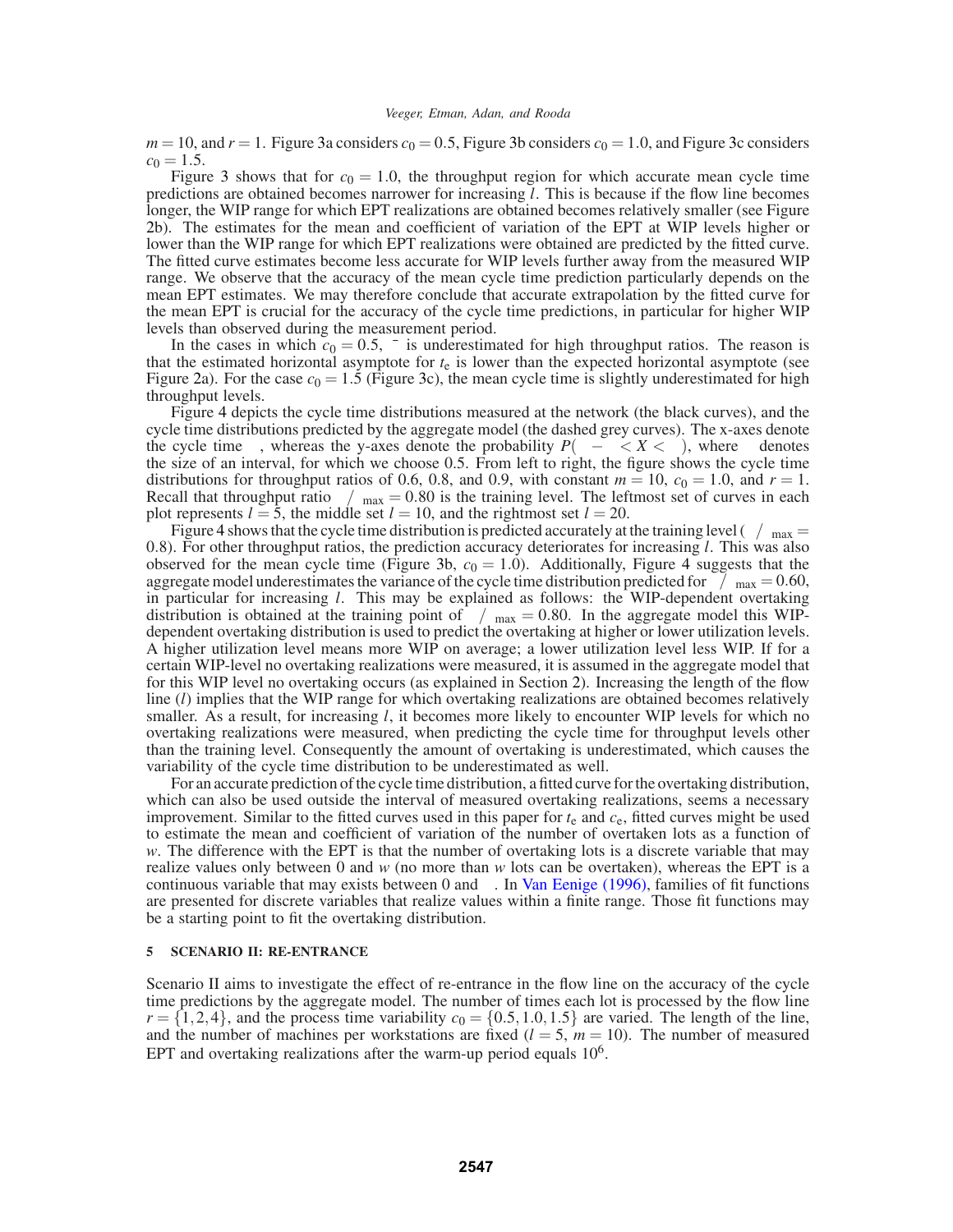

Figure 3: Mean cycle time  $\varphi$  as a function of throughput ratio  $\delta/\delta_{\text{max}}$  measured at the network, and predicted by the aggregate model, for  $l = \{5, 10, 20\}$ , with  $m = 10$ , and  $r = 1$ : (a) considers  $c_0 = 0.5$ , (b)  $c_0 = 1.0$ , and (c)  $c_0 = 1.5$ . Aggregate models are trained at  $\delta/\delta_{\text{max}} = 0.80$ .

### **Estimated Aggregate Model Parameters**

Figure 5 shows the measured  $t_{e,w}^{\text{Q}}$  values (the black solid curves) and the corresponding fitted curves  $\hat{t}_{e}^{Q}(w)$  (the grey dashed curves) for  $r = \{1, 2, 4\}$ , with constant  $l = 5$ ,  $m = 10$ , and  $c_0 = 1.0$ .

Figure 5 shows that the width of the WIP range, and the mean of the WIP range for which EPT realizations were measured are approximately the same for all values of *r*. This is because the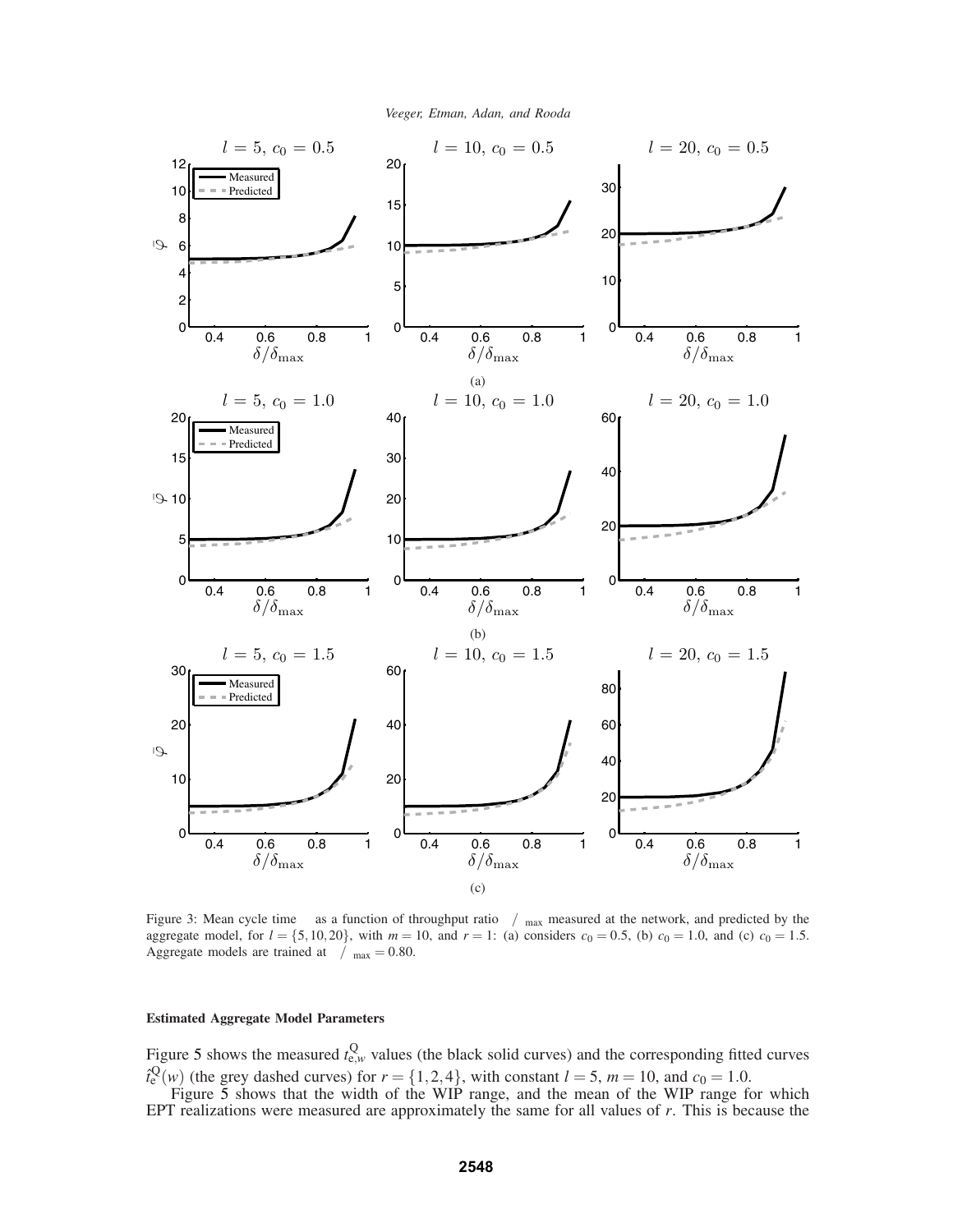

Figure 4: Cycle time distribution measured at the network, and predicted by the aggregate model for  $l = \{5, 10, 20\}$ ,  $m = 10$ ,  $c_0 = 1.0$ , and  $r = 1$ . Aggregate models are trained at  $\delta/\delta_{\text{max}} = 0.80$ .



Figure 5: Measured mean EPT  $t_{e,w}^Q$  as a function of WIP level *w*, and the corresponding fitted curves for  $r = \{1,2,4\}$ with  $l = 5$ ,  $m = 10$ , and  $c_0 = 1.0$ .

throughput ratio  $\delta/\delta_{\text{max}}$  at which the arrival and departure events are measured is the same for all three values of *r* (which is achieved in the detailed simulation by multiplying mean inter-arrival time *t*<sup>a</sup> by *r*). The mean and width of the observed WIP levels in the network depends on the number of machines and the variability in the network, respectively, which are the same for different values of *r*.

Examination of the measured overtaking probabilities shows that for increasing *r*, the maximum number of lots that may be overtaken decreases. The cause may be that for increasing  $r$ , the probability that an overtaking lot will be overtaken itself in a downstream workstation, or during a subsequent cycle, will increase.

### **Cycle Time Predictions**

Figure 6 shows the CT-TH curves measured at the network considered (the black solid curves), and predicted by the aggregate model (the grey dashed curves). From left to right, the plots show the CT-TH curves for  $r = 1$ , 2, and 4, with constant  $l = 5$ ,  $m = 10$ , and  $c_0 = 1.0$ .

Figure 6 shows that the accuracy of the mean cycle time predicted by the aggregate model is approximately the same for the different values of *r*. This is because the WIP range for which EPT realizations were obtained is also approximately the same for the different values of *r* (see Figure 5). Similar calculations were carried out to predict the cycle time for  $c_0 = 0.5$  and  $c_0 = 1.5$ . These predictions also show that the accuracy of the cycle time distribution does not depend on *r*.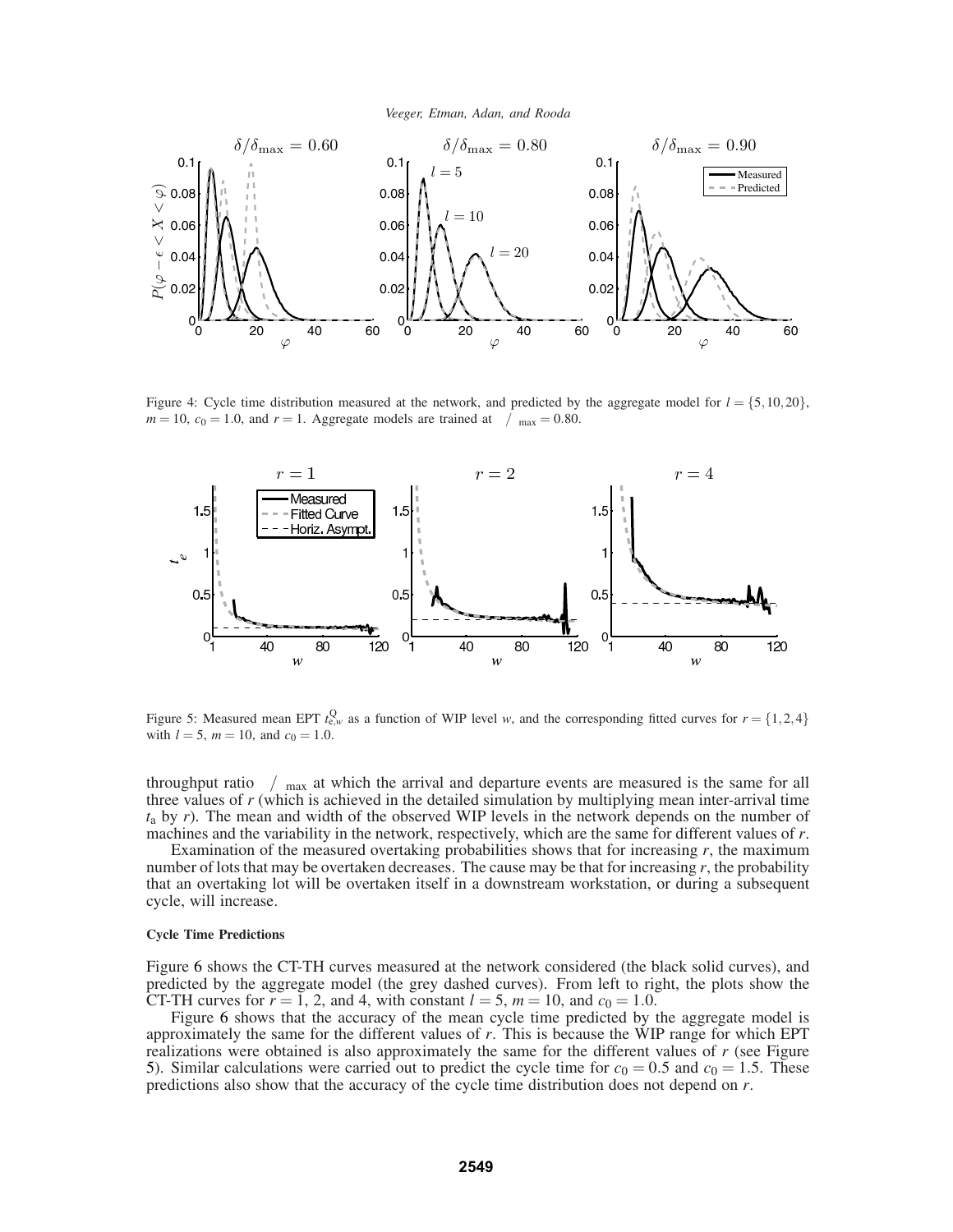



Figure 6: Mean cycle time  $\varphi$  as a function of throughput ratio  $\delta/\delta_{\text{max}}$  measured at the network, and predicted by the aggregate model, for  $r = \{1,2,4\}$ , with  $l = 5$ ,  $m = 10$ , and  $c_0 = 1.0$ . Aggregate models are trained at  $\delta/\delta_{\text{max}} = 0.80$ .

### **6 CONCLUSION**

In this paper, we have investigated under which conditions the EPT-based aggregate modeling method presented in Veeger et al. (2009a) can accurately predict the cycle time distribution of a re-entrant flow line. The aggregate model was tested using a simulation case of a re-entrant flow line, motivated by semiconductor manufacturing, for which two different scenarios have been investigated.

In Scenario I, the length of the line (i.e., the number of workstations in the flow line) has been gradually increased. The accuracy of the prediction of the mean cycle time and variance of the cycle time deteriorates if the length of the flow line increases. The cause is that for increasing length of the flow line, EPT and overtaking realizations are measured in only a part of the WIP range for which the mean EPT varies. This measured part becomes smaller for increasing length of the flow line. As a consequence, the prediction of the fitted curve becomes less accurate, in particular for WIP levels further away from the WIP range for which EPT realizations were obtained. The accuracy of the predicted cycle times is particularly sensitive to the estimates of the mean EPT for high WIP levels, because they determine the maximum throughput of the system predicted by the aggregate model. This sensitivity increases if the WIP range for which EPT realizations are obtained becomes smaller. Regarding the overtaking probabilities, we assumed that for WIP levels lower than the WIP range in which we measured overtaking realizations, no overtaking occurs. This assumption reduces the prediction accuracy of the variance of the cycle time distribution at low throughput ratio compared to the training level, in particular for long flow lines.

In Scenario II, we have increased the amount of re-entrant cycles in the flow line. We have found that for both modeling approaches, the prediction accuracy is independent of the amount of re-entrant cycles.

The EPT-based aggregate model is considered particularly useful to make quick approximations of the cycle time for throughput levels relatively close to the working point, because it requires arrival and departure events at the network level only, and the aggregate model evaluations are computationally cheap.

There are a couple of questions that arise from the outcome of this work. The central question is whether it is possible to further improve the accuracy of the single-server aggregate model, in particular if the size of the aggregated system increases. Is there a theoretical limit to what can be reconstructed from information measured at a single operating point, to predict cycle times outside the operating point? If we need additional information from inside the network, what is the minimum additional information that is needed to arrive at a significantly more accurate single-server aggregation of a network? For instance, suppose that in a network the bottleneck station(s) are known. Can data (e.g., the maximum effective capacity) be used to correct the aggregate model regarding the maximum throughput prediction?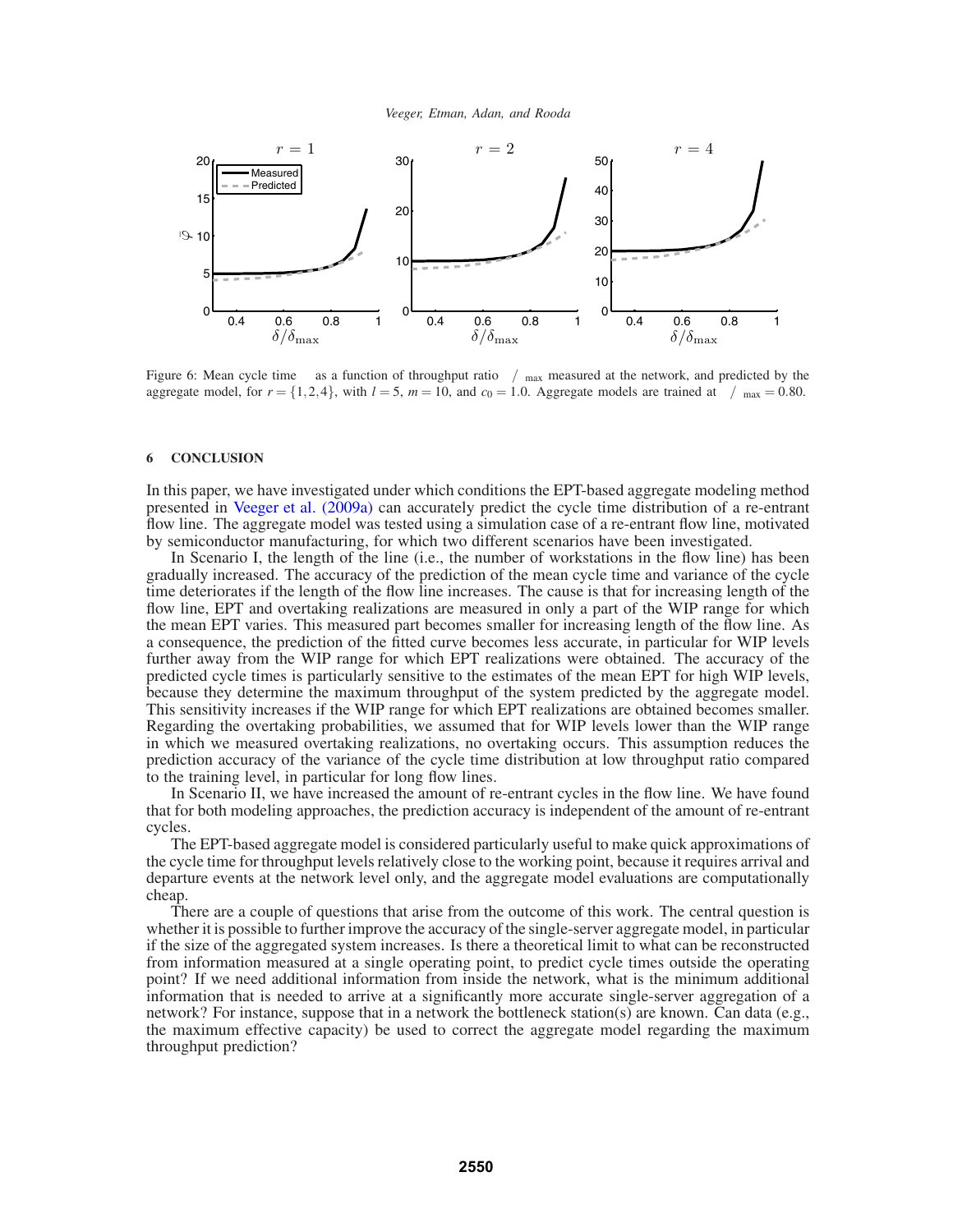```
loop
      read τ,ev,i
      if ev = \mathbf{a}:
           if len(xs) = 0:
                 (s, sw) := (\tau, 1)end if
           xs := xs + [(i, len(xs))]elseif ev = d:
           write \tau - s, sw
           (xs, k, aw) := detOvert(xs, i)write k,aw
           if len(xs) > 0:
                 (s, sw) := (\tau, len(xs))end if
      end if
end loop
```

```
function detOvert(xs,i)
     ys := []while len(xs) > 0:
           (j, aw) := head(xs); xs := tail(xs)if j < i:
                ys := ys + [(j, aw)]elseif j = i:
                return (ys + xs, len(ys), aw)end if
     end while
```
Figure 7: EPT Algorithm (left) and function detOvert (right)

# **A ALGORITHM**

The algorithm used to calculate EPT-realizations and overtaking realizations (Veeger et al. 2009b) is depicted in Figure 7. The following variables are used: variable  $\tau$  denotes the event time, variable  $ev$  the event type (arrival **a** or departure **d**), and *i* the lot arrival number (so lot *i* is the *i*<sup>th</sup> arriving lot). Furthermore, variable *xs* is a list that contains for each lot in the system its arrival number,  $\vec{i}$ , and the number of lots in the system upon its arrival, *aw*. Variable *s* is used to store the EPT start time. Variable *sw* denotes the number of lots in the system upon the EPT start. Variable *k* denotes the number of lots that a lot has overtaken. Function detOvert uses the following additional variables: *ys* is a list that stores part of list *xs*. Variable *j* stores a lot arrival number.

The EPT algorithm takes the aggregate model viewpoint. Upon an arrival event, a new EPT is started if the lot arrives in an empty system  $(\text{len}(xs) = 0)$ . The start time *s* becomes  $\tau$  and the corresponding wip-level is stored in variable *sw*. For every arriving lot, the lot arrival number *i* and the number of lots in the system upon arrival  $(\text{len}(xs))$  are added to the end of list *xs* (indicated by  $++$ ). When a departure event occurs, an EPT ends, the EPT being current time  $\tau$  minus EPT start time *s*. The EPT is written to output along with number of lots in the system upon the EPT start *sw*. Next, the algorithm reconstructs how many lots *k* were overtaken by the departing lot using function detOvert, and furthermore returns number of lots *aw* in the system upon arrival of lot *i* and list *xs* with the information of lot *i* removed. The number of overtaken lots (*k*) and the number of lots in the system upon arrival of lot *i* (*aw*) are written. If there are still lots in the system after the departure  $(\text{len}(xs) > 0)$ , a new EPT start time is stored in *s*, as well as the corresponding number of lots currently in the system (len(*xs*)).

The input of function detOvert consists of list *xs* and the arrival number *i* of the departing lot. The function iteratively removes each lot from *xs* and assigns its arrival number and the number of lots upon its arrival to variables *j* and *aw* respectively. If the arrival number of the observed lot is lower than the arrival number *i* of the departed lot, then (*j*,*as*) is concatenated to *ys*. If the arrival number *j* of the observed lot is equal to *i*, the function returns list  $ys + xs$ , which does not include lot *i*. Furthermore, the length of *ys*, and *aw* are returned. Note that the length of *ys* is equal to the number of lots that arrived earlier than lot *i*, but that are still in the system upon the departure of lot *i*. In other words, the length of *ys* is equal to the number of lots overtaken by lot *i*.

### **REFERENCES**

Brooks, R. J., and A. M. Tobias. 2000. Simplification in the simulation of manufacturing systems. *International Journal of Production Research* 38 (5): 1009–1027.